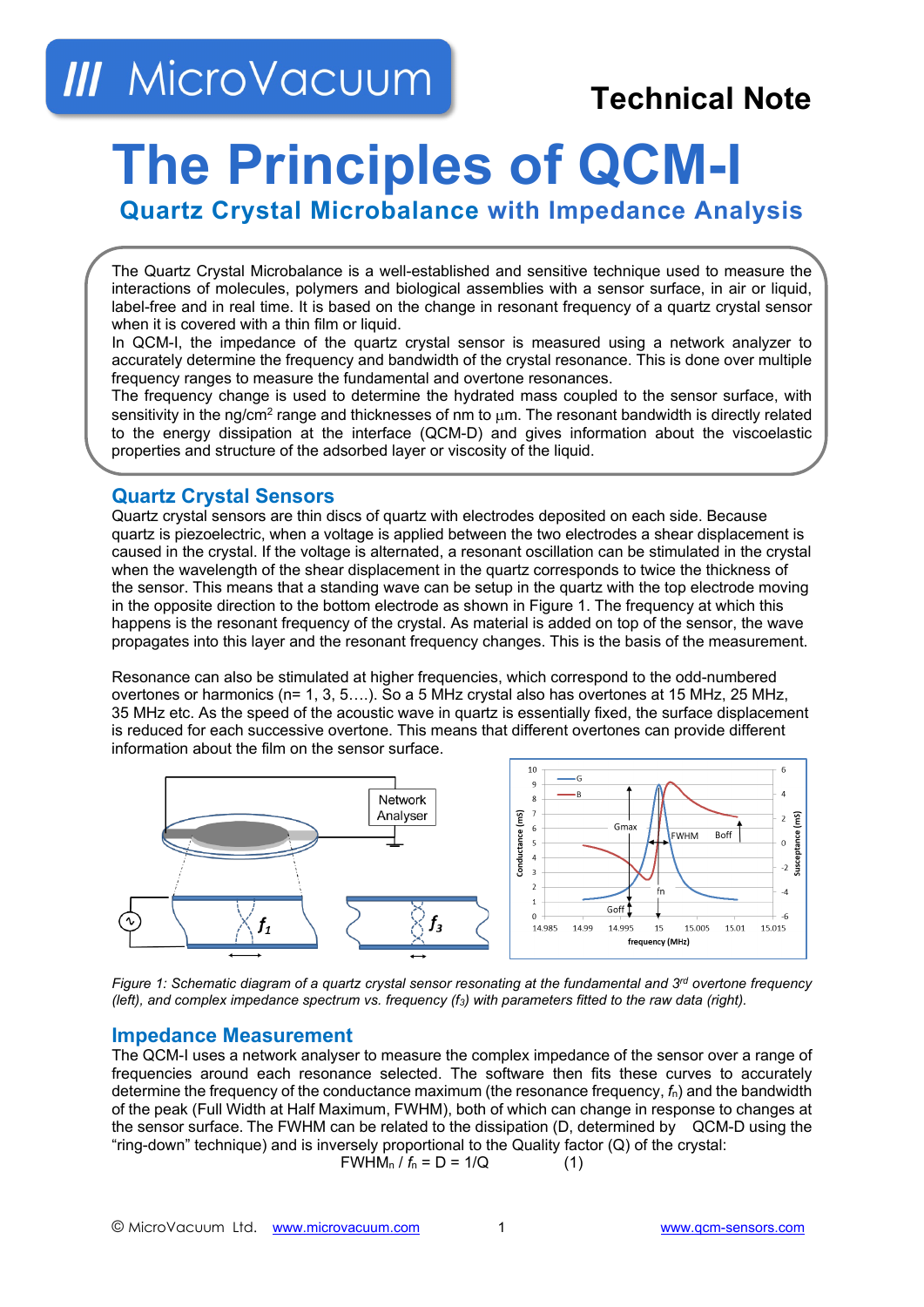#### **Thin Rigid Layer Mass Change – Sauerbrey Film**

If a thin rigid layer is added to the surface of one of the electrodes, the acoustic wave extends through this layer and the increased mass causes the resonant frequency to drop. Δf/n is the same for the fundamental frequency and the overtones, but the bandwidth remains the same as shown in Figure 2.



Figure 2: Diagrams of the change in conductance curve (n=1 for a 5 MHz crystal), resonant frequency and bandwidth on deposition of a rigid film onto the sensor surface.

The reduction in the frequency can be related to the change in areal mass (∆m/A) on the surface of one side of the crystal by the Sauerbrey equation<sup>[1](#page-1-0)</sup>:

| $\Delta f_n = -2n.f_1^2.(\Delta m/A)/(\rho_q\mu_q)/2$                          | (Hz)        | (2) |
|--------------------------------------------------------------------------------|-------------|-----|
| $\Delta m/A = \Delta f_n$ . ( $\rho_q \mu_q$ ) $\frac{1}{2}$ / (-2n. $f_1^2$ ) | $(ng cm-2)$ | (3) |

Where  $\Delta f_n$  is the change in resonant frequency of the n<sup>th</sup> overtone of a crystal of fundamental frequency f<sub>1</sub>,  $\Delta$ m is the change in mass (g), A is the area (cm<sup>2</sup>), r<sub>q</sub> is the density of quartz  $(2.648 \text{ g cm}^{-3})$  and m<sub>q</sub> is the Shear Modulus of quartz  $(2.947 \times 10^{11} \text{ g cm}^{-1} \text{s}^{-2})$ .

For a crystal with fundamental frequency of 5 MHz, this gives a mass sensitivity [Δm/(Δf.A)] of -17.7 ng cm<sup>-2</sup> Hz<sup>-1</sup>, or a frequency sensitivity of 56.5 Hz  $\mu$ g<sup>-1</sup> cm<sup>-2</sup>. The areal mass data from the Sauerbrey equation can also be expressed as a (Sauerbrey) thickness  $(d^s)$  by using an estimated density for the layer r, which is often taken as 1 g  $cm<sup>3</sup>$ .

$$
d^{s} = (\Delta m/A) / (r.100) \tag{4}
$$

So, a -10 Hz change corresponds to 177 ng cm<sup>-2</sup> or a film of Sauerbrey thickness 1.7 nm.

The mass change measured by QCM represents all the mass coupled to the surface of the sensor, including e.g. solvent and salt entrapped within or around a layer of material physisorbed from solution. In this case the mass corresponds to a "hydrated" mass for the layer and is larger than the "dry mass" of the physisorbed material alone.

#### **Changes in Solution Viscosity**

If a bare crystal is immersed in a viscous liquid, or if a viscoelastic film is deposited on the sensor surface from solution, then as well as a reduction in the frequency, the FWHM will increase. The QCM-I signal Frequency and FWHM response to the viscosity and density of Newtonian solution (s) is given by<sup>[2](#page-1-1)</sup>:

| $\Delta f_n = -n^{1/2} f_1^{3/2} (v_s \rho_s)^{1/2} / (\pi \rho_q \mu_q)^{1/2}$                                                                   | (Hz) | (5) |
|---------------------------------------------------------------------------------------------------------------------------------------------------|------|-----|
| $\Delta$ FWHM = 2 n <sup>1/2</sup> <i>f</i> <sub>1</sub> <sup>3/2</sup> ( $v_s$ $\rho_s$ ) <sup>1/2</sup> / ( $\pi \rho_q \mu_q$ ) <sup>1/2</sup> | (Hz) | (6) |

This means that the response measured for a bulk solution change, due to different viscosity or density of the new solution follows the relationship: ΔFWHMn/Δfn= 2. This is shown schematically in Figure 3.

<span id="page-1-0"></span><sup>1,</sup> G. Sauerbrey,. Z. Phys. **1955**, 155, 206.

<span id="page-1-1"></span><sup>2,</sup> K. Kanazawa, J. G. Gordon, Anal. Chim. Acta **1985**, 175, 99–105.

<sup>3,</sup> D. Johannsmann, The Quartz Crystal Microbalance in Soft Matter Research:Fundamentals and Modelling,

Springer International Publishing, Switzerland, **2015**.

<sup>4,</sup> A.Saftics, G.A.Prósz, B.Türk, B.Peter, S.Kurunczi & R.Horvath, Scientific Reports, 8, 11840, 2018